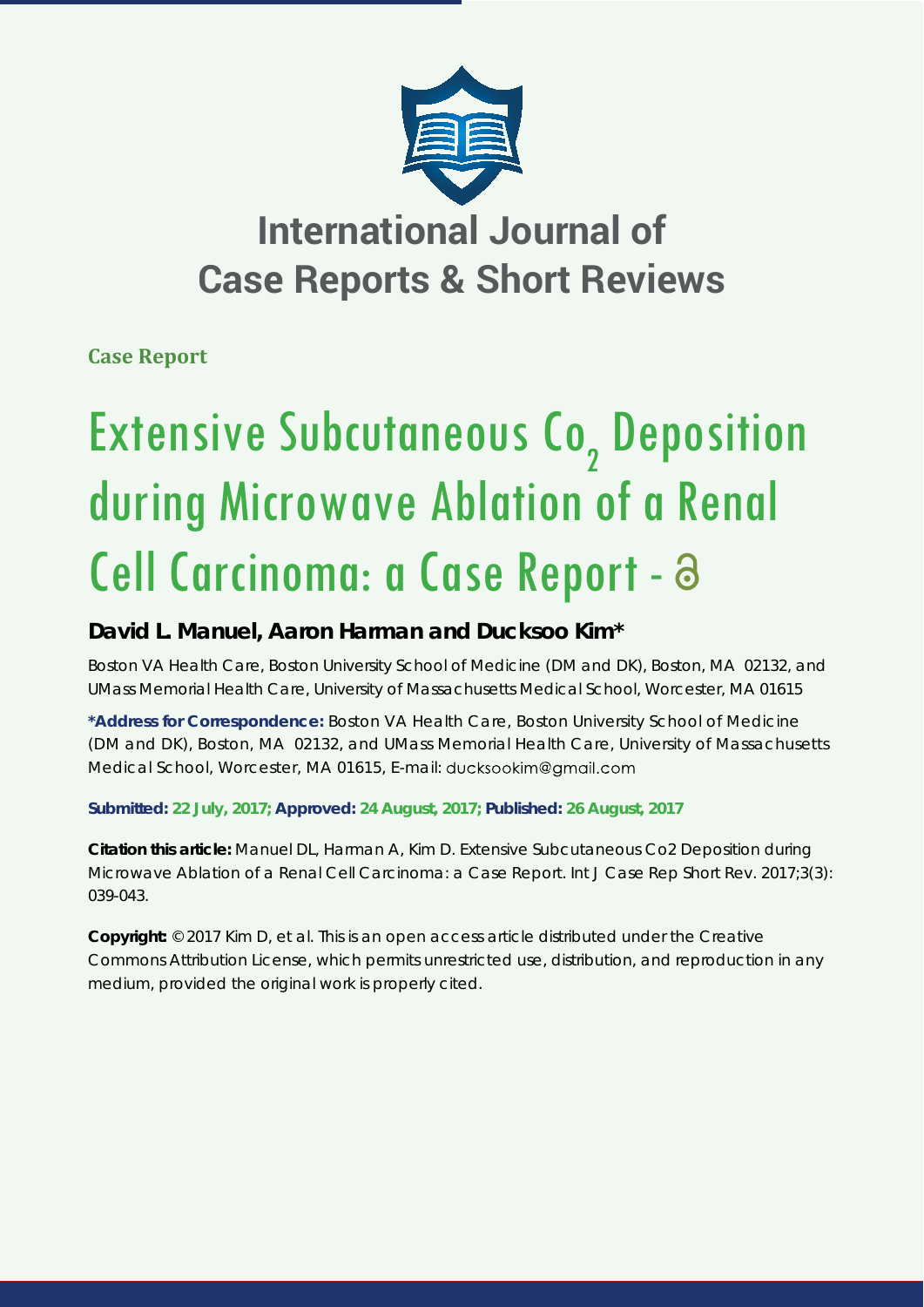#### **ABSTRACT**

Nonoperative management of renal cell carcinoma was first described approximately 20 years ago [1-5]. There are multiple modalities to nonoperatively treat renal cell carcinoma, including radiofrequency ablation, (RFA), cryogenic ablation, and microwave ablation. Multiple studies have demonstrated decreased morbidity with nonoperative treatment [6-7]. We report a complication from a C02 microwave ablation that, to our knowledge, has never been described in the English literature. Management of the complication is discussed. The patient had a complete recovery without any deficits.

#### **PATIENT PRESENTATION**

The patient is a 71 year old man with a history of a gastrointestinal stromal tumor (GIST) with s/ p tumor resection approximately three years prior to his presentation. A routine surveillance CT scan for his GIST tumor demonstrated a solid 1.8 cm exophytic left renal mass (Figure 1). After consultation with an urologist, the patient was scheduled for microwave ablation of the renal mass.

His past medical history includes chronic kidney disease, diabetic nephropathy, chronic renal failure, coronary artery disease, myocardial infarction with percutaneous coronary intervention and placement of bare-metal stents(March 2014), coronary artery bypass surgery x2, aortic stenosis with status post aortic valve replacement (May 2014), transient ischemic attack, chronic obstructive pulmonary disease, history of anemia, depression, post-traumatic stress disorder, and the above-mentioned GIST tumor.

He was admitted for microwave ablation under general anesthesia.

A 17- gauge, 20 cm Neuwave PR probe (NeuWave Medical, Madison, WI) was used for the procedure. After the probe was placed with its tip in the tumor via left posterolateral approach under ultrasound guidance (Figure 2), a CT scan to check position of the probe with tissue-lock revealed a large amount of air in the left flank subcutaneous tissues as well as left perinephric free air (Figure 3). The microwave ablation probe was immediately taken out of the patient. Using Seldinger technique with an 18-gauge needle, an 8 French pigtail drainage catheter was placed into the left flank subcutaneous tissues over an Amplatz guidewire (Figure 4) and the CO<sub>2</sub> was aspirated. Subsequently, an 18-gauge needle was advanced into the left perinephric space under CT guidance and a small to moderate volume of the  $\mathrm{CO}_\mathrm{2}$  was aspirated. The ensuing CT scan demonstrated interval decrease in amount of CO<sub>2</sub> in the left flank subcutaneous and left perinephric space. The subcutaneous pigtail drainage catheter was removed while the patient was still on the CT table.



**Figure 1:** Axial CT scan of abdomen in a prone position shows an exophytic solid lesion (arrow; 1.7 cm in diameter, 46 Hounsfield units) arising from the left kidney.



**Figure 2:** A 17-gauge PR probe was placed via left posterolateral approach with its tip in the renal tumor.



**Figure 3:** Leakage of gas into the left retroperitoneal and subcutaneous spaces (cursor) during ablation with a 17-gauge PR probe (arrow). Note that the tip of the probe (arrow) is moved out of the lesion due to the gaseous expansion of the probe tract.

The microwave ablation probe was inspected and a break in the probe was noted (Figure 5). The probe was saved and sent to the manufacturer after reporting to the patient safety department at VA.

A new ablation probe was then used for the procedure. A 13-gauge needle was used to gain access into the left renal lesion. Through this introducer, 20 cm microwave ablation PR probe was advanced into the lesion. The left renal lesion was ablated for 7 minutes at 65 W; CT imaging during the ablation demonstrated ablation probe in good position (Figure 6). Post ablation CT demonstrated air density within the left renal lesion consistent with successful ablation (Figure 7). Additionally, there has been marked interval decrease in left flank subcutaneous and left perinephric air.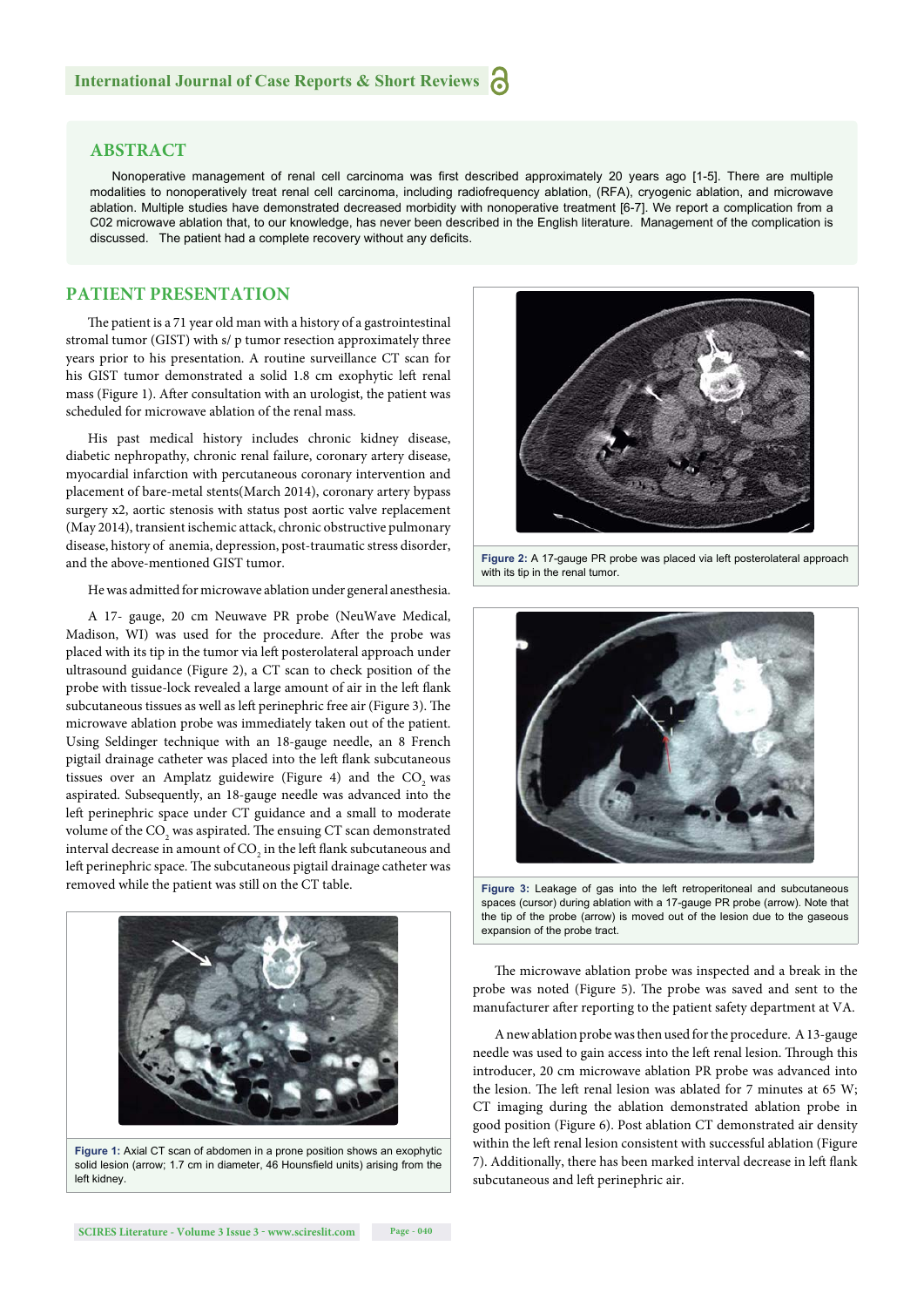### **International Journal of Case Reports & Short Reviews**

Upon his recovery from the general anesthesia, the patient had no symptoms such as pain, discomfort or difficulty breathing. The elevation in care, and defect in the probe were completely disclosed to the patient.

His vital signs remained stable during the procedure and after



**Figure 4:** Placement of an 8-Fr. pigtail catheter (arrow) into the left subcutaneous space for evacuation of gas







**Figure 6:** After evacuation of gas, a 17-gauge microwave ablation probe placed in the left renal tumor (arrow).



**Figure 7:** After ablation of the tumor, CT scan of the abdomen shows shrinkage of the tumor with typical post-ablation intra- and peri-tumoral gaseous density (arrow). Note the significant interval resolution of the subcutaneous and retroperitoneal gas.

the procedure. The patient was admitted to a regular floor as planned before the procedure.

Post-procedure, the patient developed a moderate perinephric hemorrhage and was transfused one unit of packed red blood cells.

#### **DISCUSSION**

As cross sectional imaging has become more widely used, renal cell carcinoma has been detected at smaller and smaller sizes, often incidentally. Although partial nephrectomy is the standard of care, many patients are deemed by urologists not to be operative candidates either due to advanced age, comorbidities rendering surgery potentially risky, or impairment of renal function. Our patient, who was found to have a stage T1a N0 M0 1.8 cm renal cell carcinoma, had a significant cardiac history as well as chronic kidney disease due to diabetic nephropathy. In patients such as this, percutaneous thermal ablation has been shown to be a generally safe and effective treatment alternative.

Most experience with percutaneous thermal ablation of renal cell carcinoma comes from radiofrequency ablation and cryoablation [1-3,7]. Microwave ablation has more recently been utilized in the treatment of renal cell carcinoma [8]. While long term efficacy data are not available at this time, early results suggest that microwave ablation is also a safe and effective modality [9,10].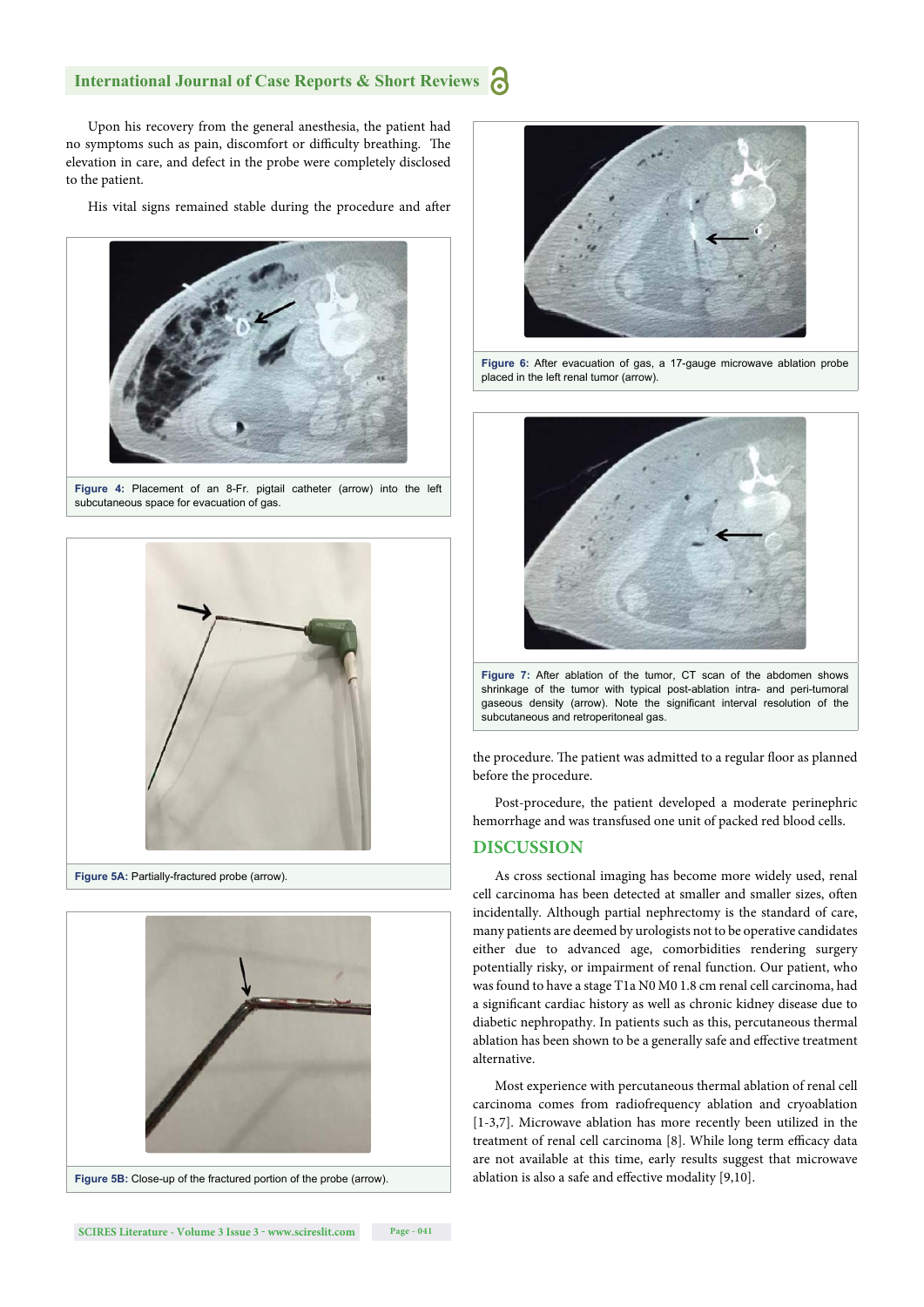#### **International Journal of Case Reports & Short Reviews** a

Major complications due to microwave ablation of renal tumors are rare. Dong et al. evaluated 119 patients following microwave ablation of renal tumors and found that microscopic hematuria was the most common complication, with other complications related mostly to injury of adjacent structures [8].

We have presented a case of extensive subcutaneous carbon dioxide deposition as a result of a microwave ablation probe broken during the procedure. To our knowledge, this has not been previously described. The device used, the NeuWave Certus, is the only widelyused gas-cooled microwave ablation system, using pressurized carbon dioxide to freeze tissues through the Joule-Thompson effect. The air core technology allows for rapid cooling of the antenna to a) prevent heating of the feed cable or peripheral tissues and b) lock the antenna to the tumor, minimizing the chance of migration [11].

Cryotherapy probes similarly utilize the Joule-Thompson effect to freeze tissues, using argon gas instead of carbon dioxide. The manufacturer, Galil Medical, which produces cryotherapy probes, recommends that if a cryoablation needle inadvertently strikes bone, it should not be used and should be removed from the patient [11].

Before the microwave antennae are introduced into patients, they are tested for physical defects which would allow gas to escape. This is done by submerging the active tip of the probe into saline, initiating a test freeze, and watching the water for bubbles. If bubbles are seen, the probe would be considered defective and be returned to the manufacturer. In our case, no bubbles were identified during the test freeze.

The smallest caliber microwave probe in clinical use is 17 gauge. Although lower profile probes have the benefit of increased patient comfort, they sacrifice rigidity and are therefore more prone to deflection by soft tissues. As a result, they carry a higher risk of stress fatigue and breakage. Our patient was morbidly obese and the initial 17-gauge Neuwave PR probe traversed 12 cm of soft tissue before reaching the renal lesion. At such depths, the needle was difficult to direct, subjecting it to increased physical stresses and eventual disruption. After the problem with the initial probe was identified and addressed, a 13-gauge metallic introducer was placed, which facilitated the placement of a new 17-gauge microwave probe into the lesion.

Carbon dioxide is an inert gas and, in and of itself, is harmless within the body. It is of course a byproduct of normal metabolic processes and is transported out of the body through the respiratory tract. In the past it has been used intravascular to perform peripheral angiographies. It is still commonly used to perform portal venograms during the creation of Transjugular Intrahepatic Portosystemic Shunts (TIPS) [12]. In surgery, is also used to insufflate the abdomen during laparoscopic procedures.

Although it is likely that the subcutaneous carbon dioxide would have been clinically insignificant, we elected to aspirate the gas through a pigtail catheter. If extensive enough, the carbon dioxide could theoretically cause some degree of subcutaneous fat necrosis. Also, increased retroperitoneal pressure from perinephric carbon dioxide could theoretically compress the kidney and impair renal perfusion if severe enough and left untreated for long enough. Metabolic disturbances could also occur, as the carbon dioxide is converted in the blood to carbonic acid leading to respiratory acidosis, though this would require enough carbon dioxide to overcome the body's natural buffers.

The most feared complication would be the embolization of gas to the pulmonary arteries, or cerebral arteries in patients with a rightto-left cardiac shunt. Sandomirsky, et al. [13] described a fatal case of argon gas emboli during prostate cancer cryotherapy due to gas leakage from a defective probe. A literature search at the time of this manuscript revealed no fatal cases of gas emboli related to microwave ablation.

Others have noted the inadvertent gas deposition during microwave ablation without probe disruption. Nakayama et al. demonstrated gas bubbles in the right atrium and right ventricle with transesophageal echocardiogram in patients undergoing either radiofrequency or microwave ablation of hepatocellular carcinoma, likely due to intravascular extension of gas originating from the ablation zone [14].

Given our experience described here, we would recommend utilizing a larger caliber microwave ablation probe, for example the 15-gauge Neuwave PR-XT, in obese patients. Such probes would give the operator greater control and decrease the risk of intraprocedural probe disruption.

#### **CONCLUSIONS**

We describe a case of inadvertent extensive carbon dioxide deposition into the subcutaneous tissues during microwave ablation of a renal tumor due to a disrupted microwave ablation probe. The gas was aspirated without difficulty and the patient remained stable. Our patient was morbidly obese, and the extensive soft tissues traversed by the 17-gauge microwave antenna rendered it difficult to direct, which subjected the probe to increased physical stress and eventual disruption. We suggest using a larger caliber microwave ablation probe in obese patients who may be at higher risk for probe fracture.

#### **REFERENCES**

- 1. Gill IS, Novick AC, Soble JJ, Sung GT, Remer EM, Hale J, et al. Laparoscopic renal cryoablation: Initial clinical series. Urology. 1998; 52: 543-551. https:// goo.gl/cEtE4S
- Kigure T, Harada T, Yuri Y, Satoh Y, et al.Laparoscopic microwave thermotherapy on small renal cell tumors: experimental studies using implanted VX-2 tumors in rabbits Eur Urol. 1996; 30: 377-382. https://goo. gl/aGJHXR
- 3. Williams JC, Morrision PM, Swishchuk PN, et al. Laser induced thermotherapy of renal cell carcinoma in man-dosimetry, ultrasound and histopathologic correlation. J Urol. 2000; 163: 9 (abstract 38). https://goo.gl/kaiW6T
- 4.Kohrmann KU, Michel MS, Gaa J, Marlinghaus E, Alken P. High intensity focused ultrasound as noninvasive therapy for multilocal renal cell carcinoma: Case study and review of the literature. J Urol. 2002; 167: 2397–403. https:// goo.gl/5Brkzs
- 5. Oosterhof GO, Smiths GA, de Ruyter AE, et al. In vivo effects of high energy shock waves on urological tumors: an evaluation of treatment modalities. J Urol. 1990; 144: 785-789. https://goo.gl/sGdU7c
- 6. Atwell TD, Schmit GD, Boorjian SA, Mandrekar J, Kurup AN, Weisbrod AJ, et al. Percutaneous Ablation of Renal Masses Measuring 3.0 cm and Smaller: Comparative Local Control and Complications After Radiofrequency Ablation and Cryoablation. AJR Am J Roentgenol. 2013; 200: 461-466. https://goo. gl/tQyZQQ
- 7. Taylor BL, Stavropoulos SW, Guzzo TJ.Ablative Therapy for Small Renal Masses. UrolClin N Am. 2017; 44: 223-231. https://goo.gl/DP3yCE
- 8. Dong X, Li X, Yu J, Yu MA, Yu X, Liang P. Complications of ultrasound-guided percutaneous microwave ablation of renal cell carcinoma. Onco Targets Ther. 2016; 9: 5903-5909. https://goo.gl/B1wu1o
- 9. Lin Y, Liang P, Yu XL, Yu J, Cheng ZG, Han ZY, et al. "Percutaneous microwave ablation of renal cell carcinoma is safe in patients with a solitary kidney." Urology. 2014; 83: 357-363. https://goo.gl/HC8MpV